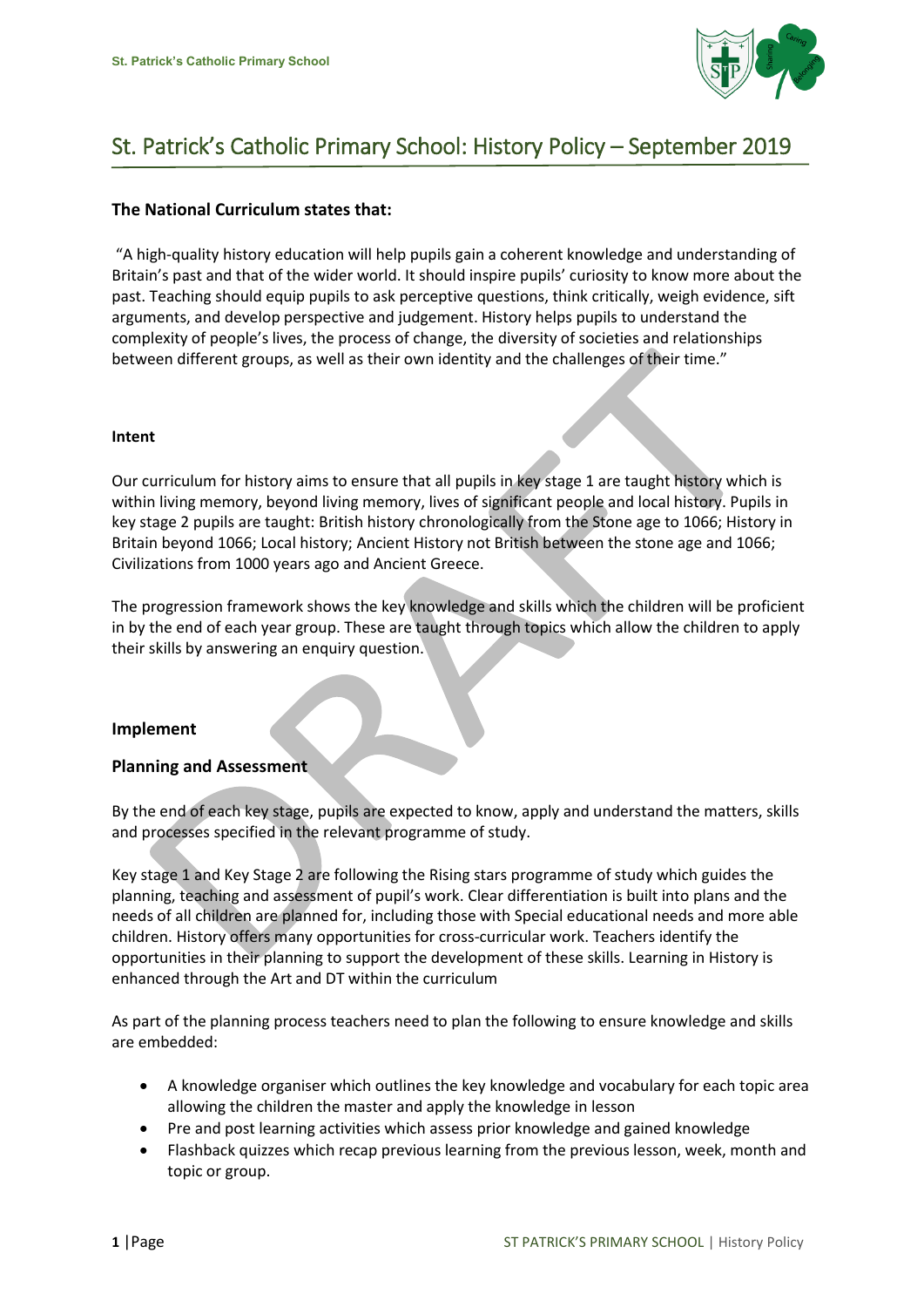

- A series of lessons which plan for progressions building on prior knowledge from previous year groups and key stages. These lesson focus on knowledge and skills
- Enquiry questions ensure children are able to use and apply their knowledge.
- Trips and visitors are used appropriately to enhance the learning
- Book based learning opportunities are provided to fully immerse the children in the topic area and provide a range of cross curricular writing opportunities

Children's work in History is assessed whilst observing during lessons and from work produced. Teachers record the progress made by children against the learning objectives for their lessons. At the end of the year a judgement is made against the National Curriculum levels of attainment. This information is used by the teacher to make an annual assessment of progress for each child, as part of the child's annual report to parents. This information is also passed on to the next teacher.

# **Quality of Teaching and Learning**

It is seen as very important to employ a wide range of teaching strategies. However, emphasis is placed on direct teaching, demonstrating, modelling methods and strategies to be learnt, and the use of skilful questioning in order to develop understanding.

The development of oral communication skills and a rich vocabulary are nurtured through encouraging children to talk about their experiences and understanding with each other as well as their teacher and parents.

Each classroom has a topic display which contains key vocabulary, resources which the children can use and displays children's work/homework.

Termly homework is set to consolidate learning.

## **Leadership and Management**

#### **The Role of Governors**

The Governors are informed regularly about standards and the progress throughout the school, through the Governors' meetings, Headteacher's report to Governors, and a summary of the data. A Governor responsible for each subject meets regularly with the Coordinator. This Governor receives a copy of the subject Policy, subject action plan and analysis of SATs results. The Governors are also involved in the setting of targets for the end of key Stage 2 and in carrying out a work scrutiny of books throughout the school.

#### **The Role of the Headteacher**

The Headteacher, in collaboration with the Coordinator, establishes the whole school approach to each subject area. She ensures and clarifies what needs to be achieved by the coordinator and provides the necessary support and resources in order to achieve it.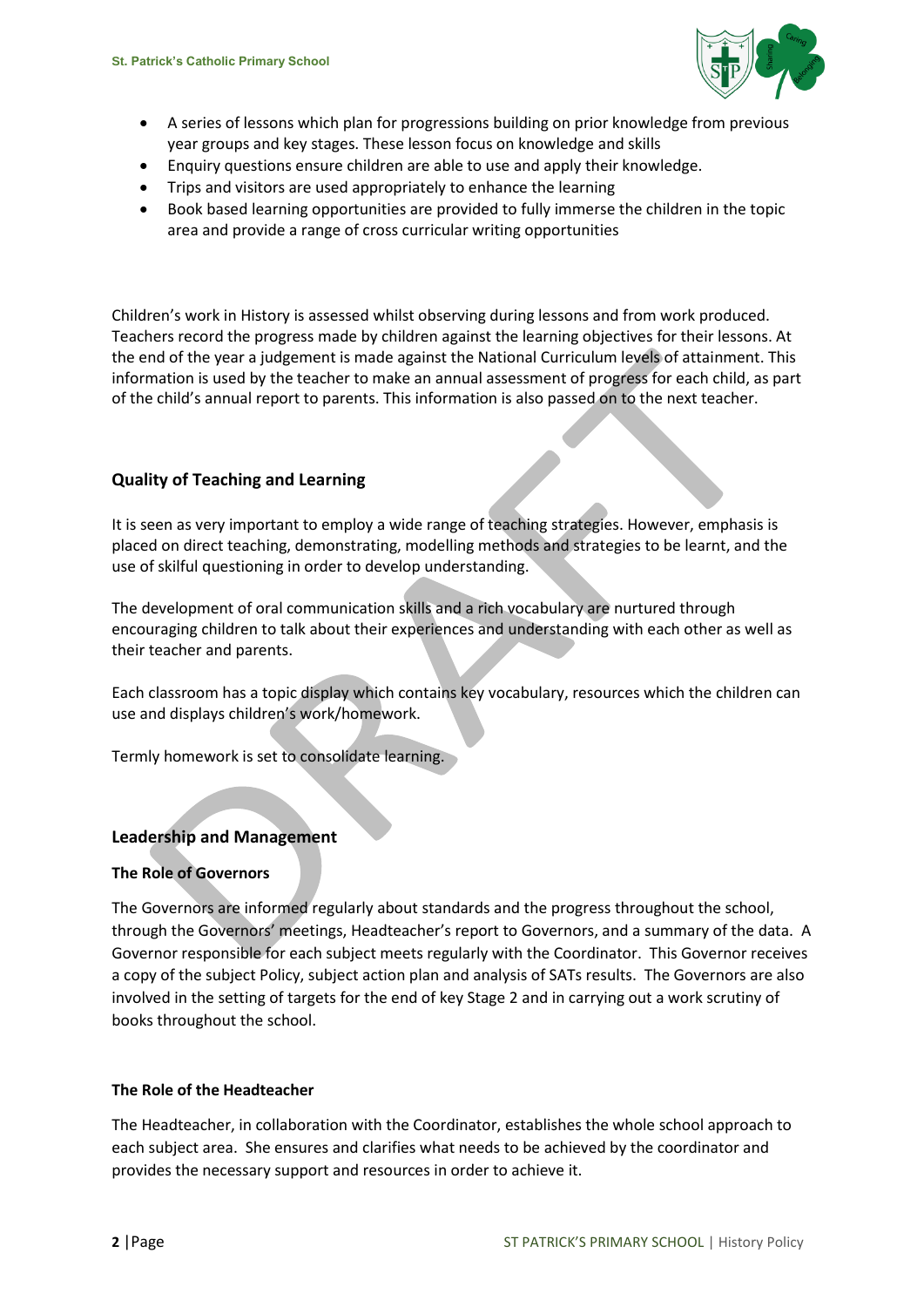

The Head teacher is kept informed about the quality of teaching and learning through regular discussions with the coordinator and also by using the monitoring forms which are completed after any kind of monitoring activity

### **The role of the Coordinator**

The Coordinator develops an overview of the strengths and weaknesses of their subject in the school and uses this to inform contributions to the subject Action Plan and carries out the tasks identified.

A supportive role is given to teachers for planning, teaching lessons and making assessments. Advice is also given on the use of resources.

The coordinator identifies INSET needed and where appropriate and able, provides in-school inset and keeps abreast of subject developments.

Together with the Headteacher, the coordinator monitors the progress of their subject by analysing test data, observing lessons and evaluating children's work.

#### **The SENCO and Support Staff**

The support staff are clearly informed about their role in each lesson and have access to planning prior to each lesson. They have attended insets and are familiar with the National Curriculum

The SENCO, where appropriate, works with the coordinator to plan the provision for children with special educational needs, in order to encourage a full participation and involvement in the daily lessons. Where individual plans are needed, yearly teaching objectives are used to plan targets for development.

## **Partnership with Parents**

Liaison with parents is important in order for them to help children with their learning. Parents are informed about the topics covered through letters, displays and where appropriate, meetings. They are informed about children's progress at Parents' Evenings, annual reports and Celebration of Learning events. Parents are encouraged to support and become involved in their children's learning through homework activities.

#### **Impact**

Our History Curriculum is high quality, well thought out and is planned to demonstrate progression. If children are keeping up with the curriculum, they are deemed to be making good or better progress. In addition, we measure the impact of our curriculum through the following methods:

- A reflection on standards achieved against the planned outcomes;
- Analysis of progression through pre and post learning activities
- Tracking of flashback questions and answers
- Pupil discussions about their learning;